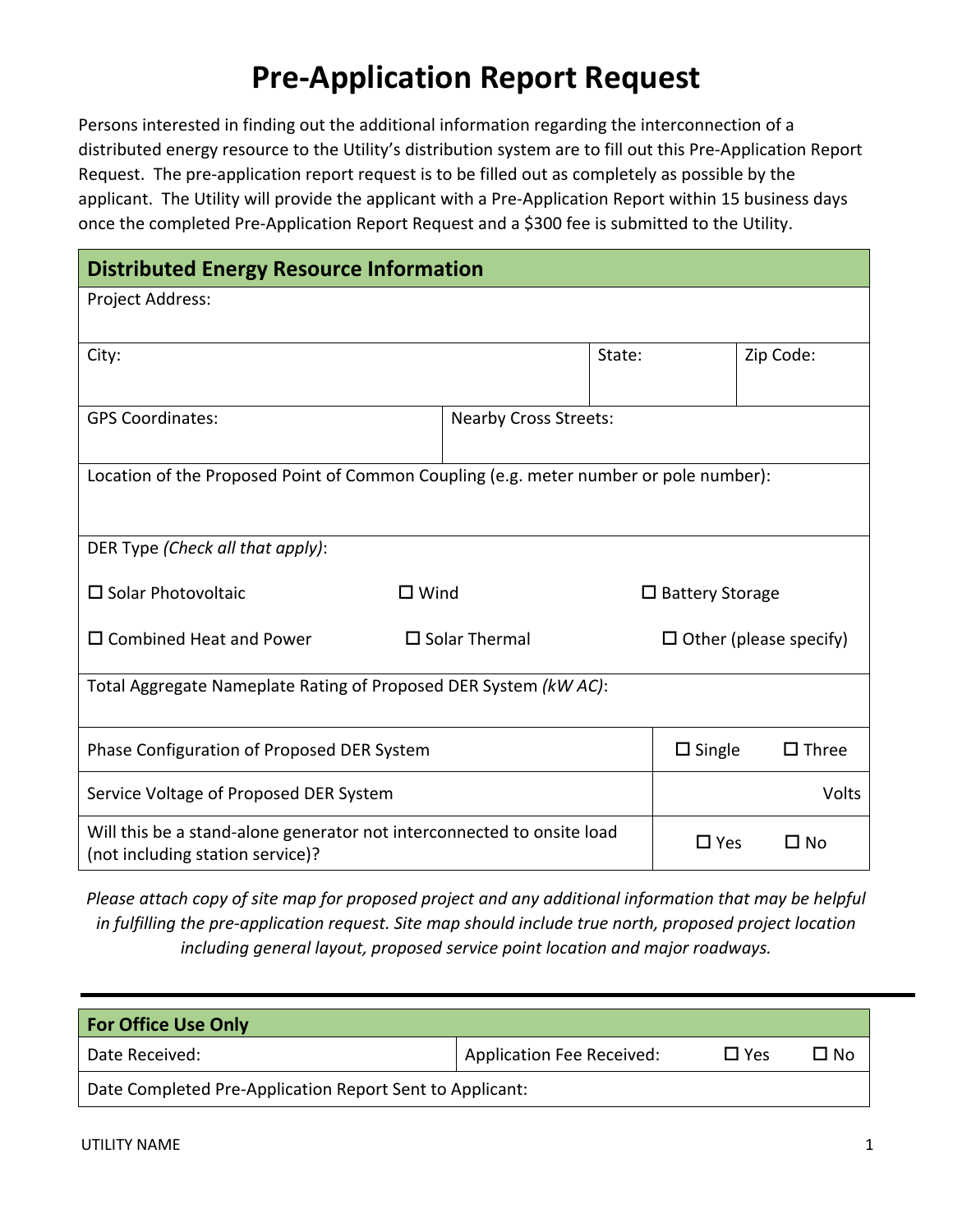| Point of Interconnection - Additional Information                                                             |  |                                 |      |  |
|---------------------------------------------------------------------------------------------------------------|--|---------------------------------|------|--|
| Is the proposed interconnection to an existing service? (If no, applicant is<br>to skip to the next section.) |  | $\Box$ Yes                      | ∏ No |  |
| Customer Name:                                                                                                |  | <b>Customer Account Number:</b> |      |  |
| Existing loads at site (kW AC):                                                                               |  |                                 |      |  |
| List future additional loads planned for at site (in kW AC):                                                  |  |                                 |      |  |

## **Project Contact Information**

Full Name:

| Name of Business:      |        |           |
|------------------------|--------|-----------|
|                        |        |           |
| <b>Street Address:</b> |        |           |
|                        |        |           |
| City:                  | State: | Zip Code: |
|                        |        |           |
| Email:                 | Phone: |           |
|                        |        |           |

## **Payment and Agreement**

There is a non-refundable \$300 fee for the construction of a pre-application report. By signing this document, I acknowledge and understand that:

- Neither review of this application nor construction of any report shall begin until the full amount of the fee has been paid to Redwood Falls Public Utilities.
- The Utility shall provide a report with only the available information on the proposed point of interconnection.
- The information provided by the Utility may become outdated and not useful at the time of submission of a complete Interconnection Application.
- The confidentiality provision as listed in Section 12.1 of the Overview Process of the Municipal Minnesota Distributed Energy Resource Interconnection Process apply.
- Upon receipt of the report no guarantee is made by the Utility that a future Interconnection Application will be approved for this proposed site.

| <b>Applicant Signature:</b> | Date: |
|-----------------------------|-------|